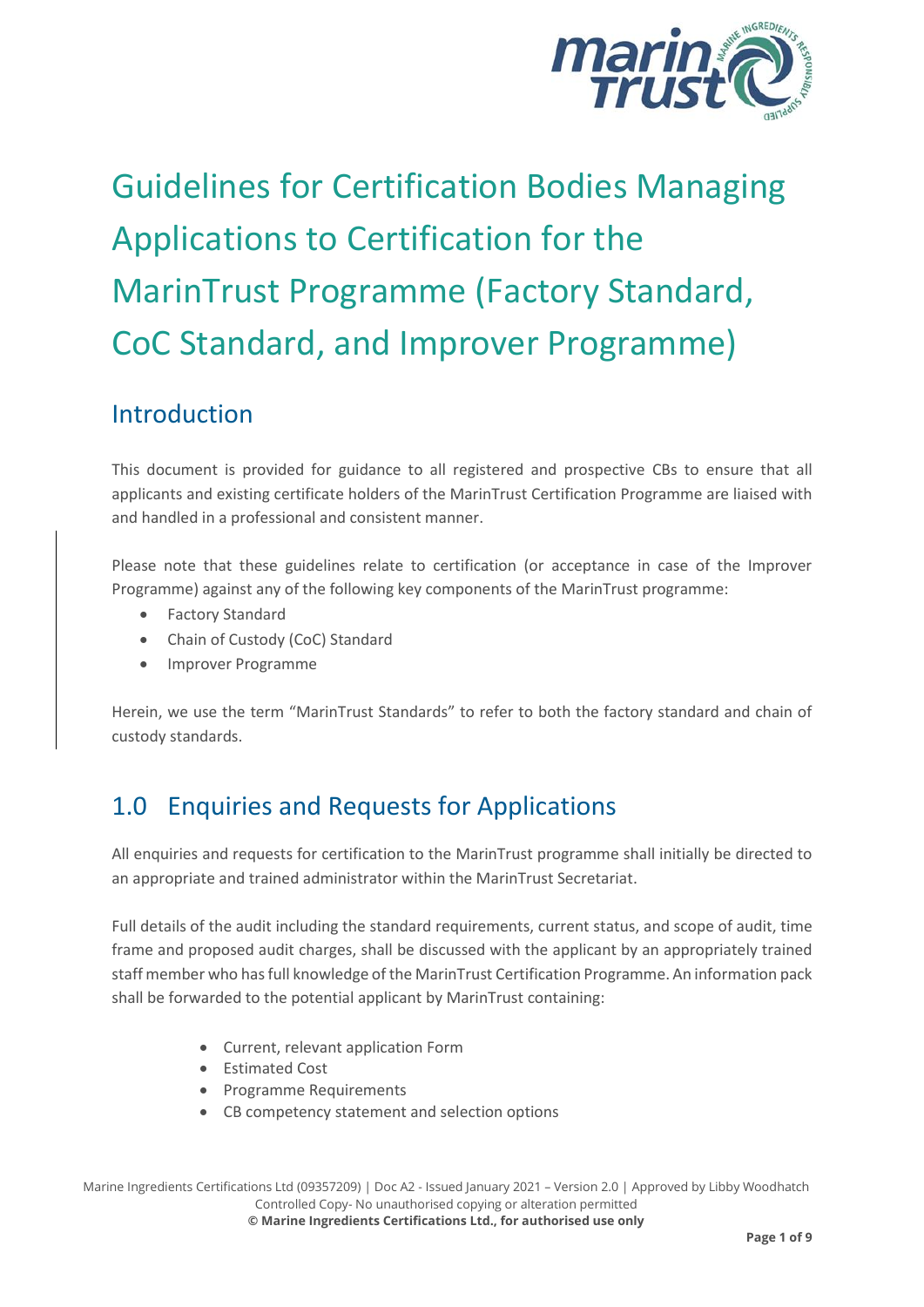

# 2.0 On Receipt of an Application

 Only approved applications received from the MarinTrust secretariat shall be processed. In the case that a completed application form is submitted to the Certification Body directly by an applicant, the appropriate staff member shall send the application form to the MarinTrust Secretariat within 24 hours to be processed and approved prior to proceeding with the application and certification process.

On receipt of the approved application form, the applicant's details shall be entered into a MarinTrust database or document to show when it was received and what the planned time frames will be for the progression of their certification with their selected CB.

*The submission of a completed application will act as a contract between the applicant and CB confirming the applicant's commitment to abide by the CBs Certification Process Protocols that have been set out as part of their Accreditation Requirements to certify against the MarinTrust programme.*

On receipt of an approved application form the CB's Staff shall conduct a review of the application to establish the most appropriate audit plan for the applicant. Where necessary, the CB may contact the applicant or liaise with an appropriate member of the CBs audit team to clarify information to assist in the preparation of the audit plan and proposed audits costs.

The CB shall issue this audit plan and audit costs based upon the risk factors identified below to the applicant for agreement within 10 days of receiving the application form from Marin Trust Secretariat:

- Applicant Size and Technical Resource:
	- ➢ Production Area
		- ➢ Employees
		- ➢ Product Lines
		- ➢ Turnover
- Prior knowledge of the applicant to the MarinTrust Certification Programme.

Once accepted the invoice for the proposed audit work that will be required for Certification to the MarinTrust Programme shall be issued. Once payment is received from the applicant the CB shall progress to arranging the audit.

# 3.0 Arranging the Audit

Prior to a factory audit, MarinTrust fishery and / or by-product assessments should be conducted to the latest version of the MarinTrust fishery assessment and by-product assessment procedures.

All initial audits shall be conducted at a mutually convenient date following discussion with the applicant (within no more than 1 year of the application being submitted), taking into account the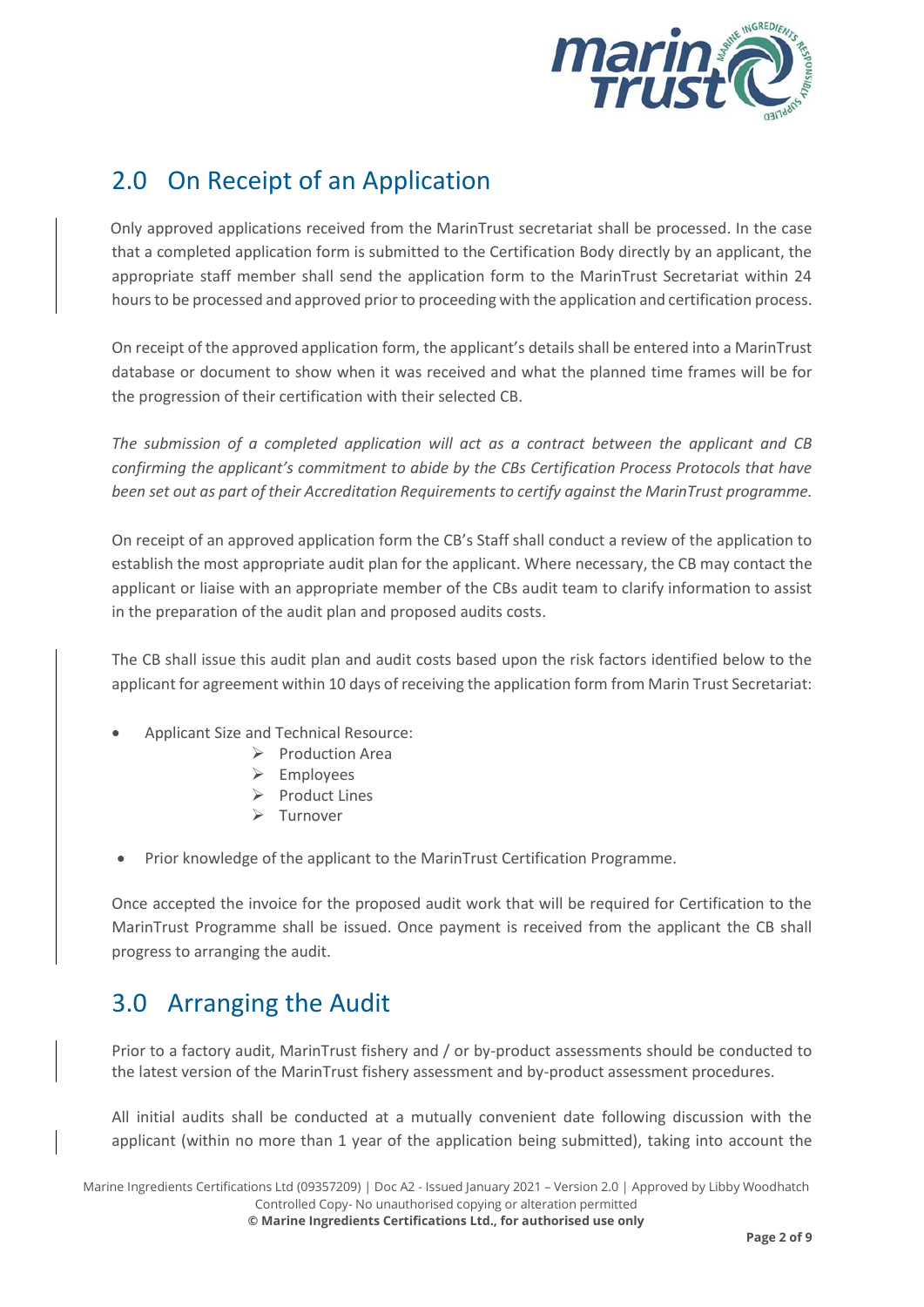

requirements of the MarinTrust Programme regarding surveillance, re-certification audits, details of the applicant, their customers and the product in question.

All surveillance audits for existing certificate holders of the programme should be carried out within a specific period of time after their initial audit, which shall usually be within a 12-month time period. Any audit that does not take place in accordance with this surveillance window shall be recorded and reported to the MarinTrust Secretariat and raised with the Governing Body Committee (GBC) if necessary, with the reasons why this audit did not occur according to the programme's requirements.

All auditsshall be scheduled and coordinated by the CB. The auditshall be allocated to an experienced, approved MarinTrust auditor for the CB who has relevant industry knowledge and expertise for the given scope of the applicant. Should an auditor conduct 3 consecutive audits at the same site plant, the same auditor may not be used on the 4<sup>th</sup> audit without the express permission of the MarinTrust Secretariat.

 Email confirmation shall be sent to the applicant detailing the audit date; time and audit agenda together with a controlled copy of the CB's own Certification Protocols for the MarinTrust Programme.

When subcontracted auditors are used, an authorisation email to conduct an audit shall be forwarded to the nominated auditor and the auditor's name entered in the applicant's file. Along with this authorisation email the applicant's full audit plan schedule will be attached, which will highlight the date(s) and site(s) that will need to be audited by the subcontracted auditor.

The subcontracted auditor shall have the above authorisation, where applicable, the audit plan and relevant audit report form for the audit site at the agreed time and date of the audit.

Overseas travel arrangements including flights, hotels and car hire, as required, shall be organised and agreed by the CB in consultation with the applicant and the auditor prior to the allotted audit date.

# 4.0 Audit Standards and Scope

Audits are to be carried out using the requirements of the MarinTrust Programme and the relevant audit report checklist issued by the CB, with prior approval of MarinTrust. *It is the responsibility of both the applicant and the CB to ensure they have the most up-to-date copy of the relevant standard under the MarinTrust programme as published on the MarinTrust website.*

#### *Note: In all cases, legal requirements will take precedence over any requirements of the standard.*

In the event where additional audit requirements are identified e.g. checking compliance with product specifications, complaints investigation etc., the scope of the applicant's audit plan can be modified. Any modification to the scope shall be subject to the agreement by MarinTrust but at no stage can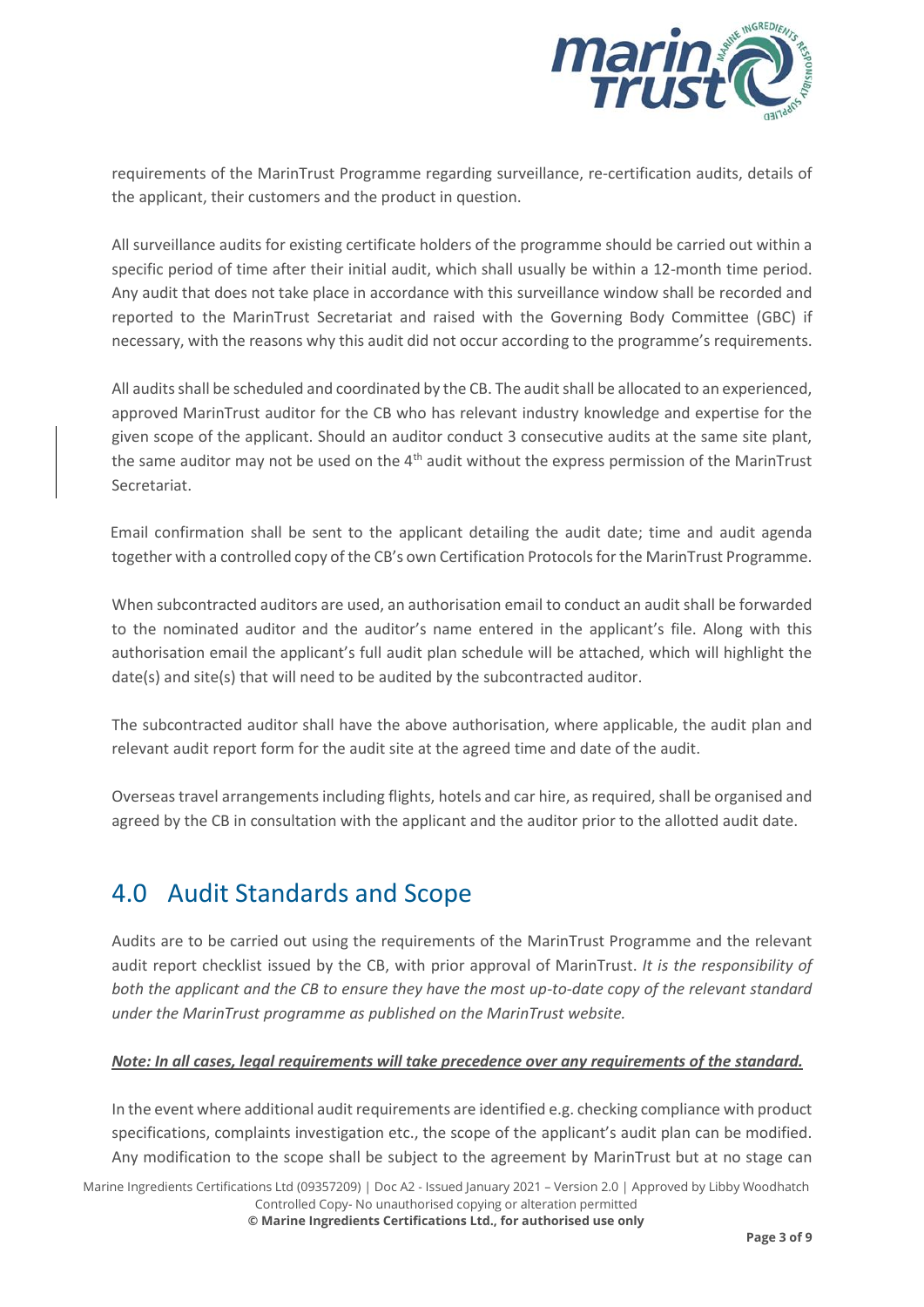

relevant elements of the MarinTrust standard be omitted. It shall be noted that if these additional audit requirements are outside the scope of CB's Accredited certification activities the audit process of the applicant **cannot** continue without liaison between the CB, the Accreditation Body and MarinTrust Secretariat.

# 5.0 Pre-audit Requirements

#### 5.1 MarinTrust Applicants

A factory applicant shall be requested to submit details of the whole fish fishery and by-product fishery that are used in the process to ensure that they have an Approved Raw Material for the production of Compliant MarinTrust Marine Ingredients such as Fishmeal and Fish Oil. In addition, all factories wishing to apply shall either have a valid Good Manufacturing Standard Certificate in place which complies with the International Feed Ingredient standard such FEMAS or GMP+ or benchmarked equivalent as recognised by the MarinTrust GBC. The facility shall need to be able to demonstrate that they are legally licenced in the country of operation and comply with social and environmental requirements of the national regulatory authorities that oversee their operation.

These will be used to enable a pre-evaluation of the operation to be conducted by the CB's approved auditor before the planned date of the audit. If any are found not to be compliant, the applicant will be informed that these prerequisites shall be required if they are to be certified to the MarinTrust standard.

If the applicant factory does not hold a valid accredited Good Manufacturing Standard Certificate, such FEMAS or GMP+ or benchmarked equivalent, they shall need to be informed that they will need to complete the full manufacturing requirements section of the standard which shall add at least one additional day onto their audit time.

#### 5.2 MarinTrust Chain of Custody Applicants

For applicants to the Chain of Custody (CoC) Standard, facilities shall be involved in the processing/packaging, refining/storage/trading/blending activities of certified MarinTrust marine ingredients and, (if available) marine ingredients from the MarinTrust Improver programme. The facility shall be legally licensed in the country of operation. The applicant's facility shall provide evidence that they satisfy the following minimum entry criteria for the scope under certification:

- Food safety certification GFSI benchmarked schemes if handling certified marine ingredients for human consumption. GMP+ or equivalent if handling marine ingredients for animal feed.
- Social accountability meet the requirements of the national regulatory authorities that oversee their operation.

Marine Ingredients Certifications Ltd (09357209) | Doc A2 - Issued January 2021 – Version 2.0 | Approved by Libby Woodhatch Controlled Copy- No unauthorised copying or alteration permitted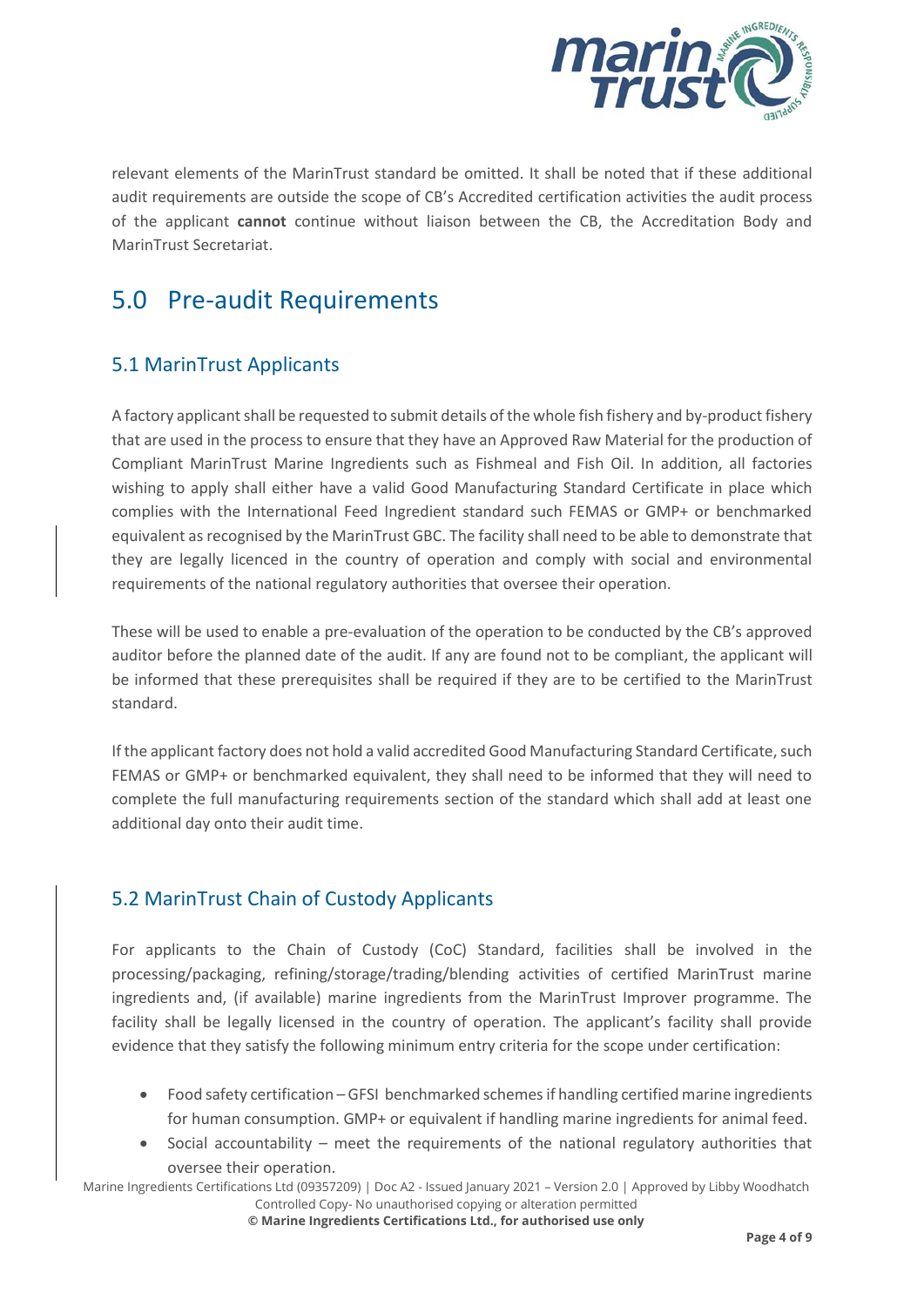

• Environmental accountability – meet the requirements of the national regulatory authorities that oversee their operation.

A disclaimer stating that the audit is limited to the CoC (regulatory requirements, traceability, mass balance, labelling, MarinTrust logo use) shall be signed. MarinTrust and its certified marine ingredient producers shall not be liable in the event the products handled at the facility and/or the facility are implicated in legal, social, environmental, food safety situations. Please see the MarinTrust CoC Standard for further information.

The applicant shall be able to use marine ingredients from an improver program if the following conditions apply; the improver program is recognised by MarinTrust, and the facility also uses marine ingredients that have been certified to the MarinTrust Factory Standard.

#### 5.3 Self-assessment

All the standard requirements of the MarinTrust Programme shall be reviewed by the applicant prior to each audit with a view to identifying actual/potential non-conformances and initiating the appropriate corrective action. Conducting a self-assessment to each clause would be advisable. These reviews shall be part of the applicant's own documentation and they shall conduct an internal audit review plan of all their policies and procedures at least every 12 months.

### 6.0 Conducting MarinTrust audits

For detailed auditing procedures please refer to document A4 "Conducting MarinTrust Factory and Chain of Custody Audits by Registered Certification Bodies".

Audits of most types of operation shall be conducted in their own language, where possible, but all reports shall be written in English. Where audits cannot be conducted in the applicant's own language Certification Bodies shall provide/offer an **independent** translator/interpreter to attend. The use of a translator/interpreter provided by the applicant is not allowed due to impartiality risks.

# 7.0 Audit Certificates

The issuance of an audit certificate shall be subject to the approval of the CB Senior Manager who oversees all Accredited Certification Programmes. Please refer to document A5 – Issuing and Withdrawal of Certificates procedure, for details.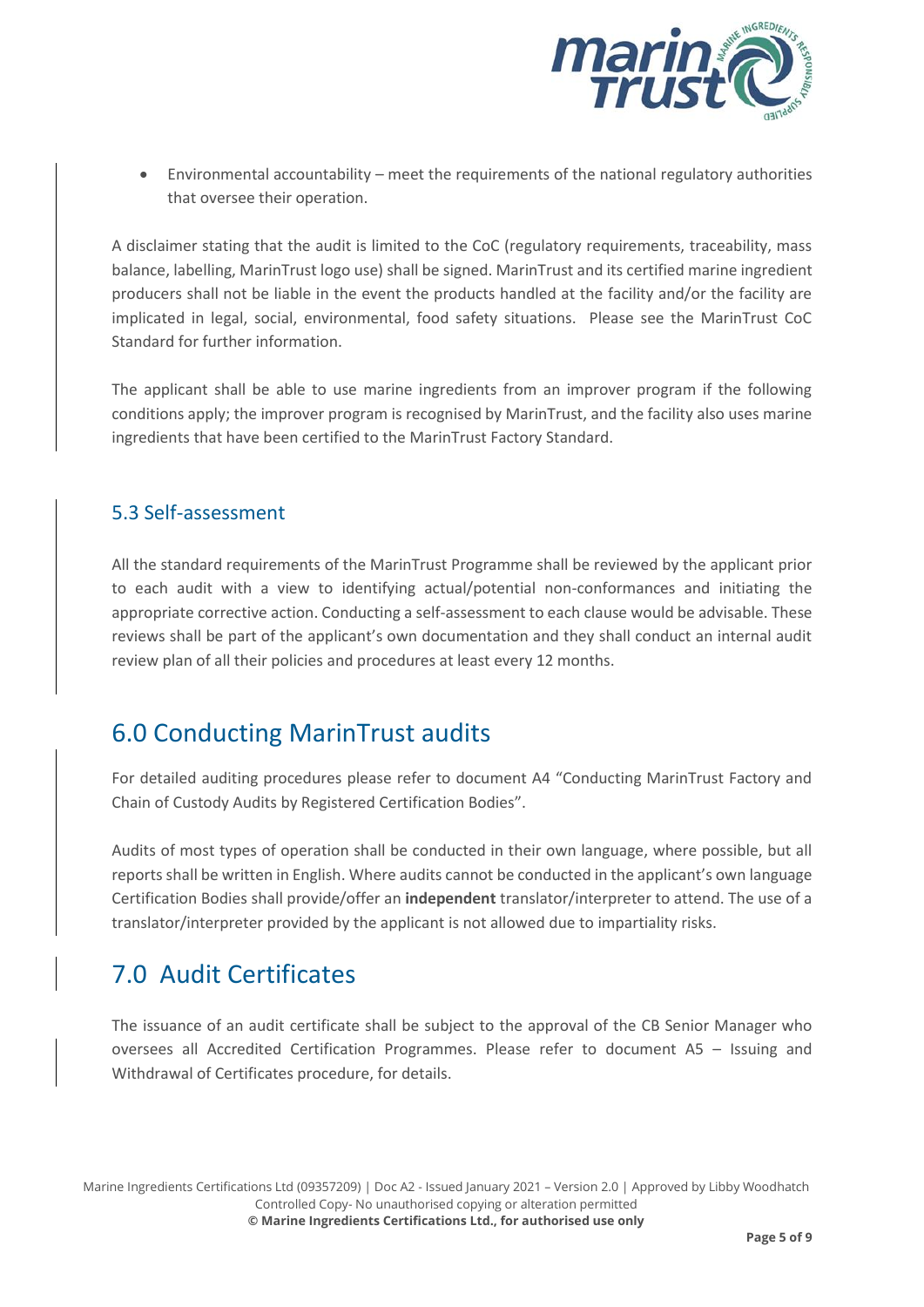

The certificate shall remain the property of the CB and shall be issued subject to the applicant complying with the CB Certification Protocols, a copy of which is provided with the application documentation.

The certificate should only be sent to the applicant once all payment to MarinTrust with regards to administration standard fees has been cleared. The certificate should be sent electronically to the applicant and MarinTrust (in order to publish it in the official website) within 1 working day of the issue of the certificate and an original copy should be arranged to be sent by post to the applicant within 2 working days of the issue of the certificate.

In the event there are substantial changes to the premises or products, these shall be notified in writing to CB. The certificate may be withdrawn in the event changes occur, which shall affect the company's certification status.

### 8.0 Records

The CB shall review the applicant's file 30 days after the relevant certification committee meeting to ensure that all records, minutes and certificates are in place. The following records relative to audits and certification decisions shall be maintained, either as hard copy or on electronic file, for a period of 5 years if the certification has now lapsed or moved to another CB. If it is a current certificate, records for the previous two certification cycles shall be maintained.

The applicant shall be expected to keep the following records for the same time period:

- Application form.
- Site visit confirmation letter and site visit schedule.
- Authorisation to the auditor to conduct the audit, where applicable.
- Audit report forms.
- Letter detailing non-conformance, where applicable.
- Response from applicant on corrective actions.
- Confirmation from auditor of close out of non-conformances.
- Minutes of certification meetings / reviewers' comments.
- Letter notifying applicant of certification decisions.
- Typed audit report.
- Certificate and acknowledgement.

The applicant's file shall be reviewed according to an Internal Review Programme scheduled and conducted by the CBs Programme Manager.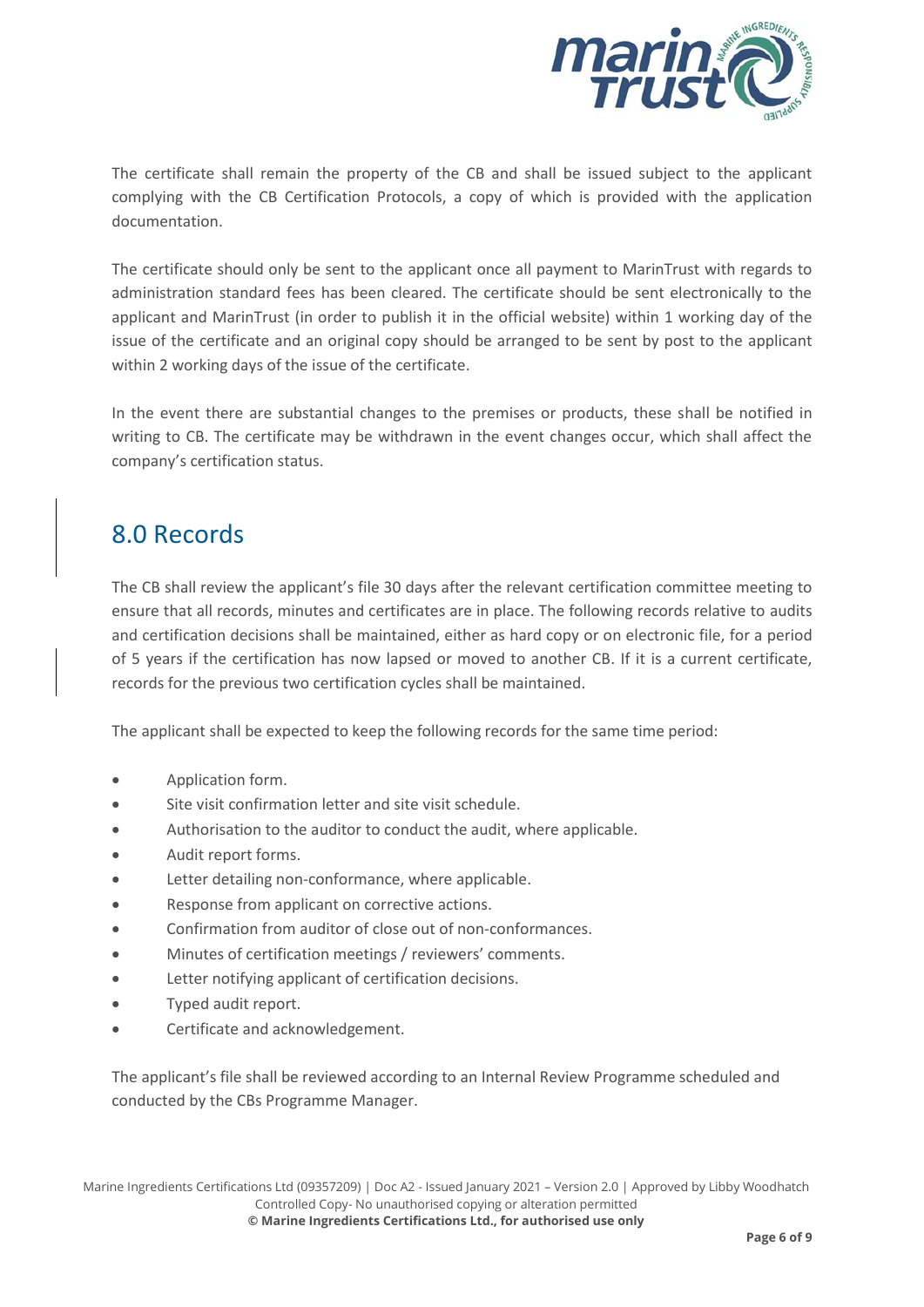

### AMENDMENT LOG

| <b>DATE</b>                                    | <b>ISSUE</b> | <b>AMENDMENT</b>                                                                                                                                                                                                                                                                                                                                                               | <b>AUTHORISED BY</b> |  |
|------------------------------------------------|--------------|--------------------------------------------------------------------------------------------------------------------------------------------------------------------------------------------------------------------------------------------------------------------------------------------------------------------------------------------------------------------------------|----------------------|--|
| 13/11/2015                                     | 1.1          | IFFO RS logo heading, footer.                                                                                                                                                                                                                                                                                                                                                  | Francisco Aldon      |  |
| 27/11/2017                                     | 1.7          | Update of wording throughout the<br>document from "assessment" to "audit".                                                                                                                                                                                                                                                                                                     | Francisco Aldon      |  |
| 27/11/2017                                     | 1.7          | Deletion of "Length of the On-site" has<br>been deleted from point 6.0, second<br>paragraph                                                                                                                                                                                                                                                                                    | Francisco Aldon      |  |
| 27/11/2017                                     | 1.7          | Update of all of the levels of non-<br>conformity in<br>section<br>6.0,<br>Audit<br>procedures                                                                                                                                                                                                                                                                                 | Francisco Aldon      |  |
| 27/11/2017                                     | 1.7          | Updating of section 8.0 Audit Frequency<br>to ensure that it is clear the frequency and<br>length of an audit is not on a risk based<br>term.                                                                                                                                                                                                                                  | Francisco Aldon      |  |
| 27/11/2017                                     | 1.7          | Rewording of "21 working days" to "28<br>calendar days" I section 10.0 Non-<br>conformance follow up.                                                                                                                                                                                                                                                                          | Francisco Aldon      |  |
| 27/11/2017                                     | 1.7          | Section 11.0, fifth paragraph, rewording of<br>paragraph to "shall also be sent to the<br>IFFO RS Standards Administrator and or<br>IFFO RS secretariat with the same time<br>period of no longer than 3 working days<br>after the Certification Meeting. The Head<br>of Operations shall use these audit reports<br>for<br>standard consistency monitoring<br>purposes also." | Francisco Aldon      |  |
| 27/11/2017                                     | 1.7          | Section 11.0, final paragraph, change from<br>"The applicant paying for the assessment<br>shall be regard as the applicant" to 'The<br>main contact as indicated in the IFFO RS<br>application form                                                                                                                                                                            | Francisco Aldon      |  |
| 27/11/2017                                     | 1.7          | Rewording of final paragraph in section<br>8.0 to "In some cases, where the marine<br>ingredient is not produced continuously,<br>the Re-certification audit shall take place<br>while the factory is producing"                                                                                                                                                               | Francisco Aldon      |  |
| <b>Version 2 edits (MarinTrust conversion)</b> |              |                                                                                                                                                                                                                                                                                                                                                                                |                      |  |
| 01/10/2020                                     | 2.0          | MarinTrust Header & Footer inserted                                                                                                                                                                                                                                                                                                                                            | Libby Woodhatch      |  |
| 01/10/2020                                     | 2.0          | Wording throughout document amended<br>to read 'MarinTrust Programme'                                                                                                                                                                                                                                                                                                          | Libby Woodhatch      |  |
| 01/10/2020                                     | 2.0          | Inclusion of paragraph 2 and 3 in the<br>introduction.                                                                                                                                                                                                                                                                                                                         | Libby Woodhatch      |  |

Marine Ingredients Certifications Ltd (09357209) | Doc A2 - Issued January 2021 – Version 2.0 | Approved by Libby Woodhatch Controlled Copy- No unauthorised copying or alteration permitted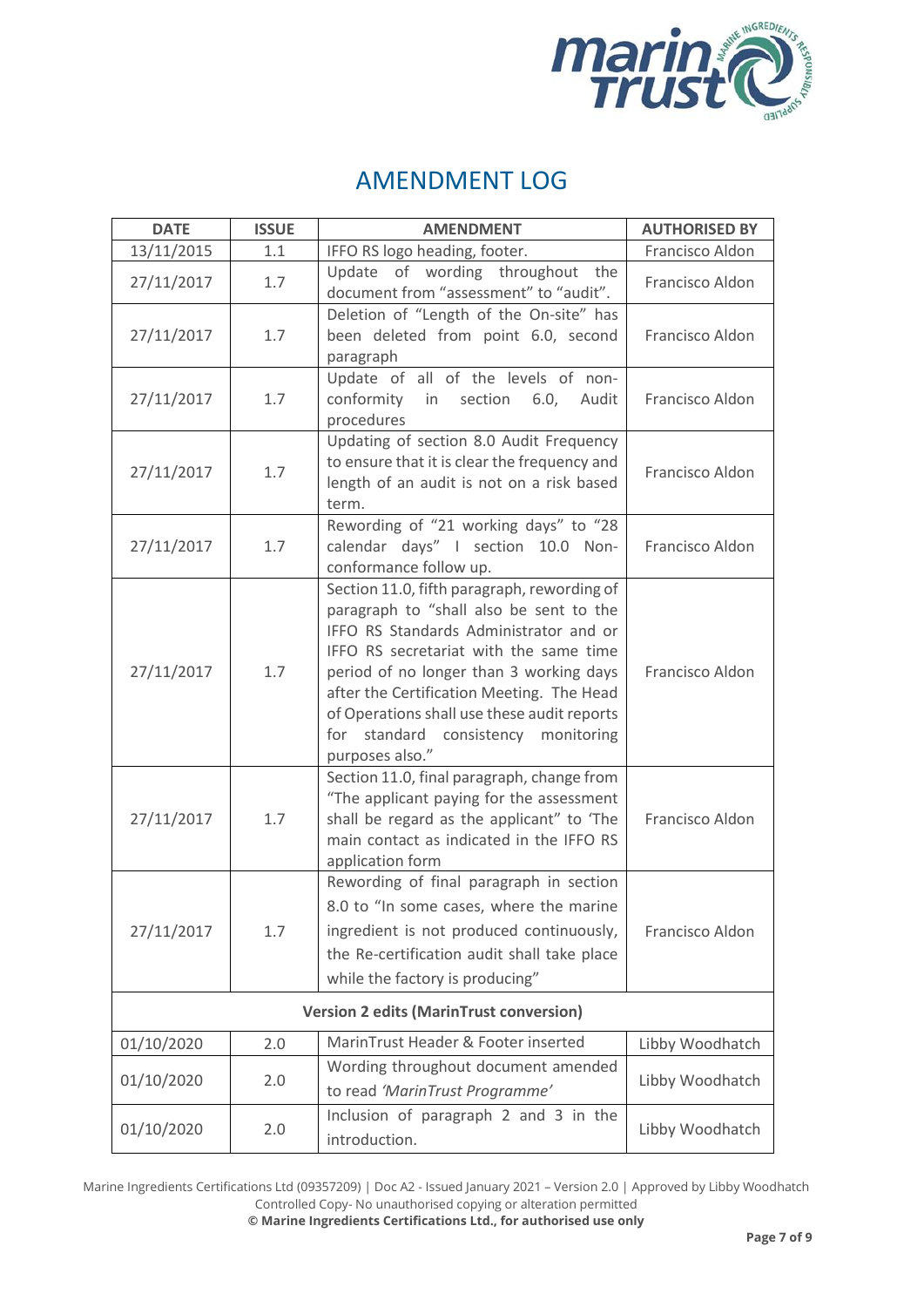

| 01/10/2020 | 2.0 | Inclusion of wording 'In the case that a<br>completed application form is submitted<br>to the Certification Body directly by an<br>applicant, the appropriate staff member<br>shall send the application form to the<br>MarinTrust Secretariat within 24 hours to<br>be processed and approved prior to<br>proceeding with the application and<br>certification process.' In section 2.0, first<br>paragraph | Libby Woodhatch |
|------------|-----|--------------------------------------------------------------------------------------------------------------------------------------------------------------------------------------------------------------------------------------------------------------------------------------------------------------------------------------------------------------------------------------------------------------|-----------------|
| 01/10/2020 | 2.0 | Further guidance added to the final 3<br>paragraphs of section 2.0 for preparation<br>of audit.                                                                                                                                                                                                                                                                                                              | Libby Woodhatch |
| 01/10/2020 | 2.0 | Inclusion of 'Prior to a factory audit,<br>MarinTrust fishery and / or by-product<br>assessments should be conducted to the<br>latest version of the MarinTrust fishery<br>assessment and by-product assessment<br>procedures' in section 3.0, paragraph 1.                                                                                                                                                  | Libby Woodhatch |
| 01/10/2020 | 2.0 | Inclusion of '(within no more than 1 year<br>of the application being submitted),' to<br>section 3.0, paragraph 2.                                                                                                                                                                                                                                                                                           | Libby Woodhatch |
| 01/10/2020 | 2.0 | Inclusion of 'Should an auditor conduct 3<br>consecutive audits at the same site plant,<br>the same auditor may not be used on the<br>4 <sup>th</sup> audit without the express permission<br>of the MarinTrust Secretariat.' to section<br>3.0, paragraph 4                                                                                                                                                 | Libby Woodhatch |
| 01/10/2020 | 2.0 | Inclusion of 'The facility shall need to be<br>able to demonstrate that they are legally<br>licenced in the country of operation and<br>comply with social and environmental<br>requirements of the national regulatory<br>authorities that oversee their operation.'<br>in Section 5.1, paragraph 1.                                                                                                        | Libby Woodhatch |
| 01/10/2020 | 2.0 | Addition of section 5.2 to include specific<br>guidance on Chain of Custody                                                                                                                                                                                                                                                                                                                                  | Libby Woodhatch |
| 01/10/2020 | 2.0 | Addition of section 5.3, Self-Assessment                                                                                                                                                                                                                                                                                                                                                                     | Libby Woodhatch |
| 01/10/2020 | 2.0 | Amendments to section 6.0 to remove<br>specific guidance of conducting the audit.<br>This specific guidance is provided in                                                                                                                                                                                                                                                                                   | Libby Woodhatch |

Marine Ingredients Certifications Ltd (09357209) | Doc A2 - Issued January 2021 – Version 2.0 | Approved by Libby Woodhatch Controlled Copy- No unauthorised copying or alteration permitted